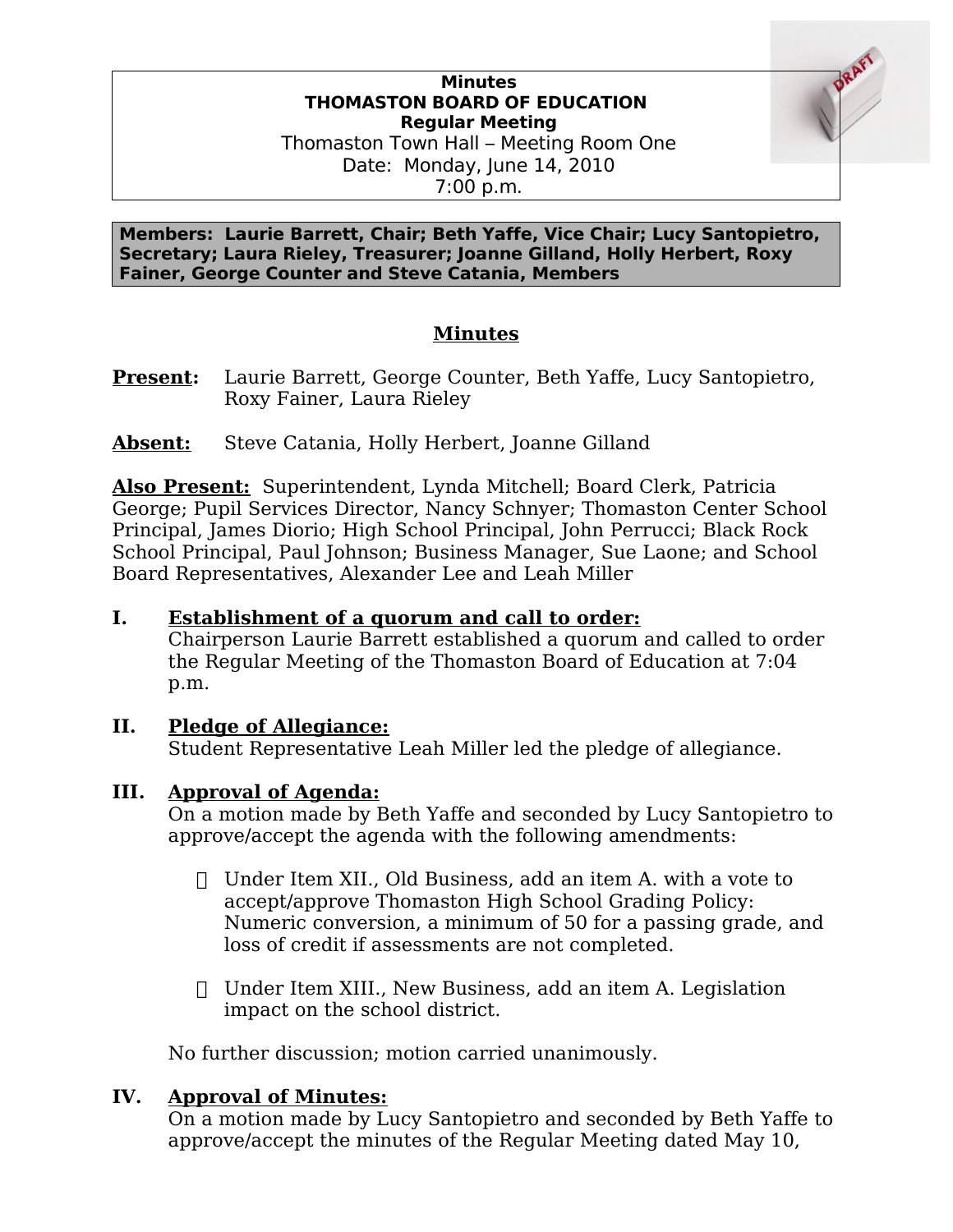2010; no further discussion; George Counter abstained; motion carried unanimously.

### **V. Student Representatives' Reports:**

Student representatives reported that the high school is currently preparing for graduation; Student Representative Leah Miller will be graduating and Alex Lee stated that he, "will be back."

Leah reported the fundraiser, Mr. THS, raised \$500 and was put toward scholarships.

The Board thanked the representatives for their participation on the Board.

### **VI. Communications:**

- A. On a motion made by Beth Yaffe and seconded by Lucy Santopietro to approve/accept new hire, Anne Uberti, principal of Black Rock School and Thomaston Center School commencing July 1, 2010; no further discussion; motion carried unanimously.
- B. On a motion made by Beth Yaffe and seconded by Lucy Santopietro to approve/accept the resignation of Kristin Schwarz effective with the conclusion of the 2009/2010 school year; no further discussion; motion carried unanimously.
- G. Correspondence: as presented

#### **VII. Superintendent's Report:**

- A. Student of the month for May Rachel Fairchild: Rachel is an artist and has already received recognition in that arena. Additionally, she illustrated a novel, "Picking up the Pieces". She has received several awards during her tenure at the high school and was a member on several committees.
- B. Student of the month for June Adam Scheppard: Adam was president of his class all four years, a CAPT Scholar and a Board Representative. He received congressional nominations from Chris Murphy and Senator Christopher Dodd for appointment to the United States Merchant Academy. He plans to major in marine operations and technology and obtain a commission as an officer in the U.S. Coast Guard upon graduation. Superintendent Mitchell stated that she was "extremely proud of this very outstanding young man".
- C. Update Assistant Principal Interview Process: The district received approximately 38-40 applications for the Assistant Principal position. Both Superintendent Lynda Mitchell and Anne Uberti reviewed the applications concentrating on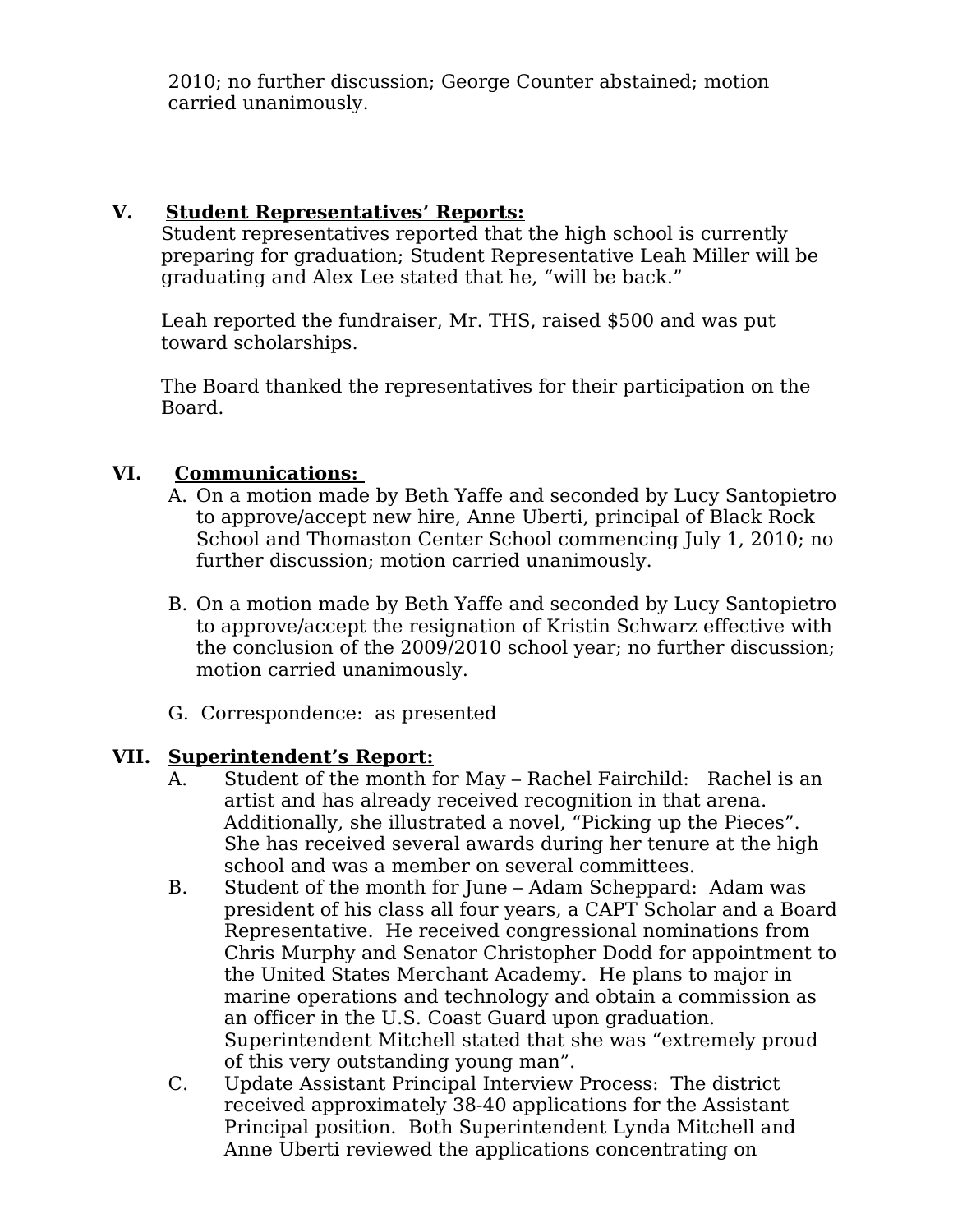certifications, focus in certain areas such as reading, as well as elementary education experience. Interviews are scheduled for the next two weeks.

D. Summer Skills: The district continues to generate summer skills packets for students.

### **VIII. Business Manager's Report:**

- A. 2010-2011 Budget (informational, as presented)
- B. Report: Actual Expenditures as of June 9, 2010 with June  $30<sup>th</sup>$ Projections (informational, as presented)

### **IX. Administrators' Reports:**

Pupil Services Director, Nancy Schnyer:

Ms. Schnyer read from her written report and highlighted some of the information including the district's good standing with the state with regards to meeting IDEA (Individuals with Disabilities Education Improvement Act) reporting requirements, the Title III grant and the Collaborative Learning Program.

High School Principal, John Perrucci

Principal Perrucci was pleased to announce that his recent parent meetings relating to the grading policy went very well. Subsequent to the meetings he received several e-mails and phone calls supporting the changes. He indicated that teachers are slowly moving forward with the change as well as are the students. The meetings helped to clarify some of the misconceptions circulating in the community.

He added the Powerschool training is on schedule and the Math Curriculum is on course for review this summer.

Principal Perrucci noted that the recent bullying survey yielded results that were concerning. Most feedback to actual bullying incidents were favorable; however,

areas of concerns related to other issues including smoking in the bathrooms and behavior of that nature. He met with Superintendent Mitchell and plans are to meet several more times to discuss a plan of action. The Bullying committee is currently reviewing the survey in its entirety.

#### Center School Principal, James Diorio

Principal Diorio wanted to publicly thank the Board of Education and Superintendent Mitchell for their support over the years. Mr. Diorio also wanted to welcome incoming Principal, Anne Uberti.

Black Rock School Principal, Paul Johnson

Principal Johnson publicly thanked Renee Wojtzak on another successful field day. He also echoed Mr. Diorio's sentiments to the Board.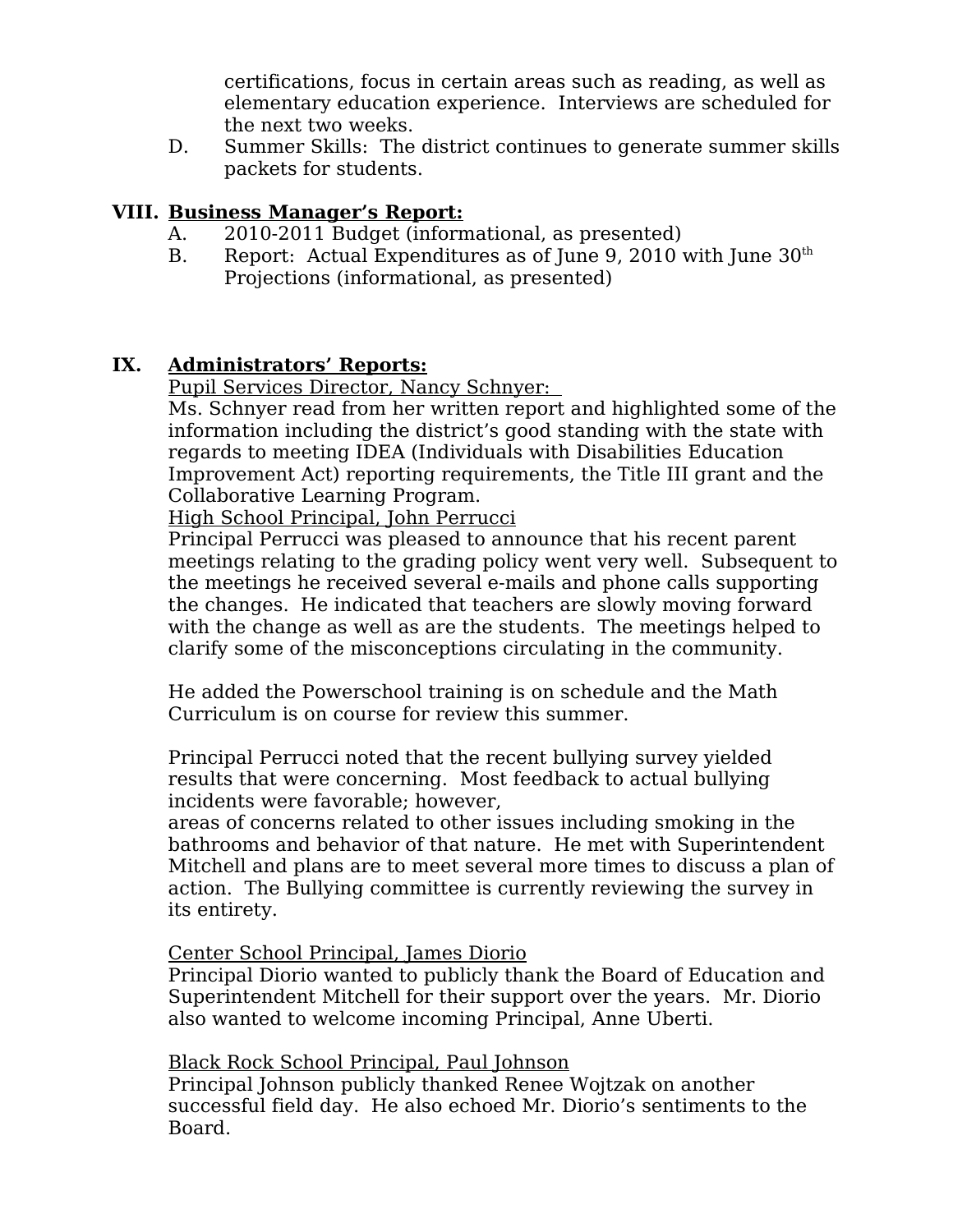# **X. Standing Committee Reports:**

A. Budget:

On a motion made by Laura Rieley and seconded by Lucy Santopietro to approve/accept the budget expenditures as presented; no further discussion; motion carried unanimously.

- B. Curriculum and Instruction:
	- 1. District Goals: (included in packet) The Superintendent would like to move forward with the next piece, which would be to implement the district goals. She asked that it be included on the agenda for August.
	- 2. Math Curriculum: Scheduled for review during the summer
- C. Maintenance/Facilities:
	- 1. Walkthrough: A walkthrough has been scheduled for Friday, June  $18<sup>th</sup>$  at 9:00 a.m. Board members were invited to attend as well.
- D. Technology: n/a
- E. Personnel:
	- 1. On a motion made by Lucy Santopietro and seconded by Beth Yaffe to empower the Superintendent to act and contract with district personnel, including appropriate non-renewed teachers, over the summer; no further discussion; motion carried unanimously.
	- 2. Exit interviews: Board member Beth Yaffe felt it was important to interview departing teachers. She suspected their departure was financially related, noting that we recently lost two excellent teachers to West Hartford.
- F. Transportation:
	- 1. Review of a.m. Magnet transportation (Rotella/Maloney): Over the summer, the magnet transportation will be reviewed. Superintendent Mitchell noted that she received several phone calls, one from the church and others from several parents addressing the library parking lot as the pick up location.
- G. Athletics:

1. Cable Television Board Liaison: George Counter reported that there will be a meeting held on June  $24^{\text{th}}$ .

- H. Long Range Task Force/Building Committee: n/a
- I. Policy: n/a
- J. Government Relations: n/a